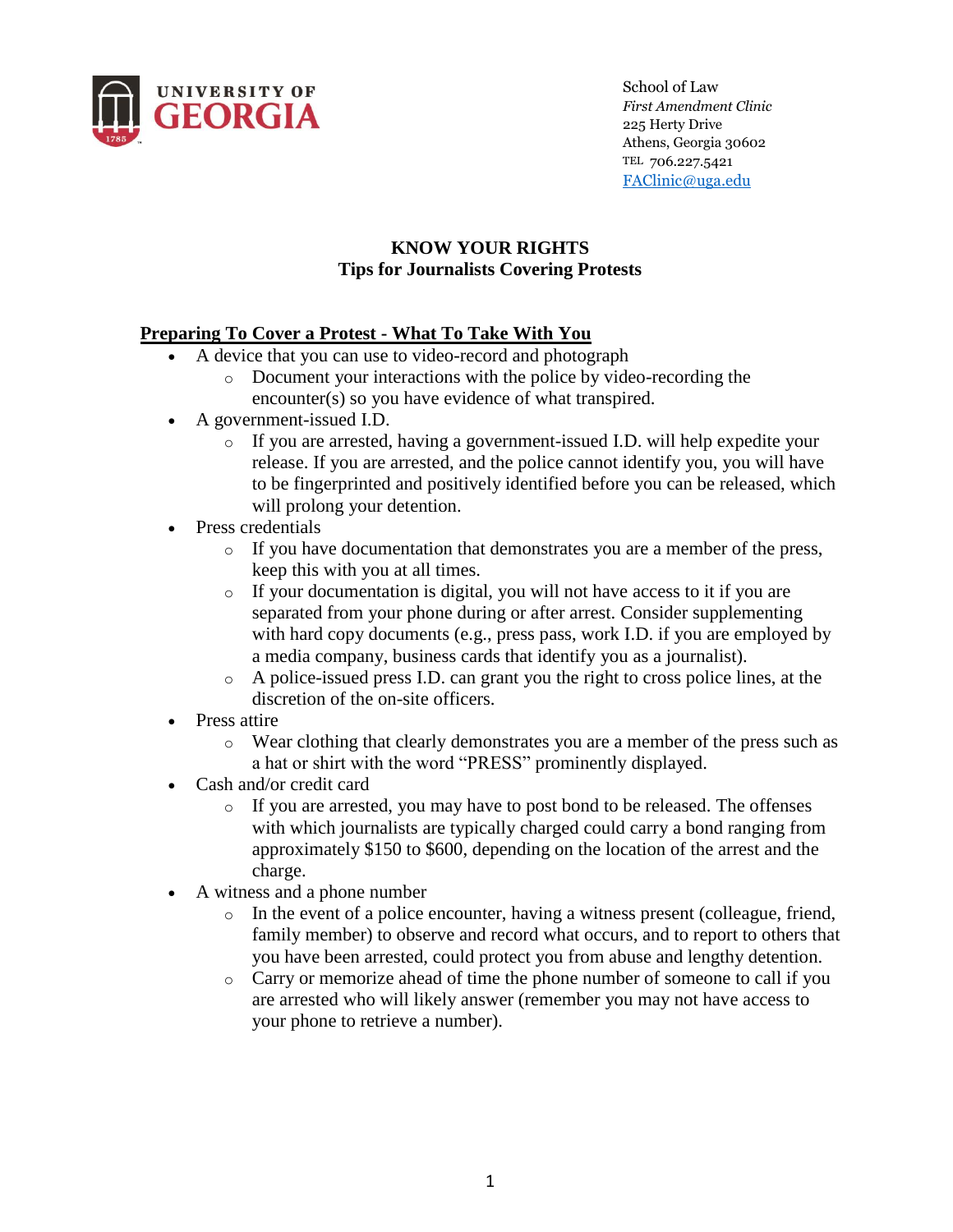## **Things To Remember When in the Field**

- You have a right to be present in public spaces, but not a right to trespass.
	- o You have no "special" or "additional" rights beyond those afforded to general members of the public.
- When you are lawfully present in any public space, you have the right to photograph and video-record anything in plain view, including federal buildings and the police, as long as you do not interfere with a police officer.
- If officers issue a dispersal order, they must provide a reasonable opportunity to comply, including sufficient time and a clear, unobstructed exit path. They must provide clear and detailed notice, including how much time you have to disperse, the consequences of failing to disperse and what exit route you can follow, before you may be arrested or charged with unlawful assembly. You may request this information.

# **What To Do if the Police Stop You**

- Stay calm, keep your hands visible and do not resist.
- Record the encounter or have a witness record the encounter.
- Notify the arresting officer that you are a member of the press and present your press credentials (if you have them).
- If the situation allows for negotiation, ask the police where they would like you to stand that will still allow you to engage in newsgathering.
- If the situation does not allow for negotiation, ask if you are being detained and if you are free to leave.
- If the police ask for your consent to search or begin searching, tell them, "I do not consent to a search." It can be dangerous and illegal to physically resist a search, but you should not verbally consent.
- Police officers may not confiscate or demand to view your photographs, video or reporting notes without a warrant. This is generally true even after police have arrested you and seized your phone. If you consent to show the police even one photograph on your phone, this may constitute consent for them to view all of your photographs and videos. Police officers may not delete data under any circumstances.

### **What To Do if the Police Arrest You**

- Again, stay calm, keep your hands visible and do not resist
	- o The place to challenge the arrest is in court
- Record the arrest or have a witness record the arrest
- Find out which law enforcement agency/jurisdiction is arresting you. There are often multiple agencies operating at the same location  $-e.g.,$  city police, county sheriffs, state patrol, national guard -- and they each detain and process arrestees differently. Being able to correctly identify the law enforcement agency/jurisdiction to your editor or attorney will expedite your release.
- You have the right to remain silent. At most, give your name, address, age and the name of the media company (if any) with which you are affiliated.